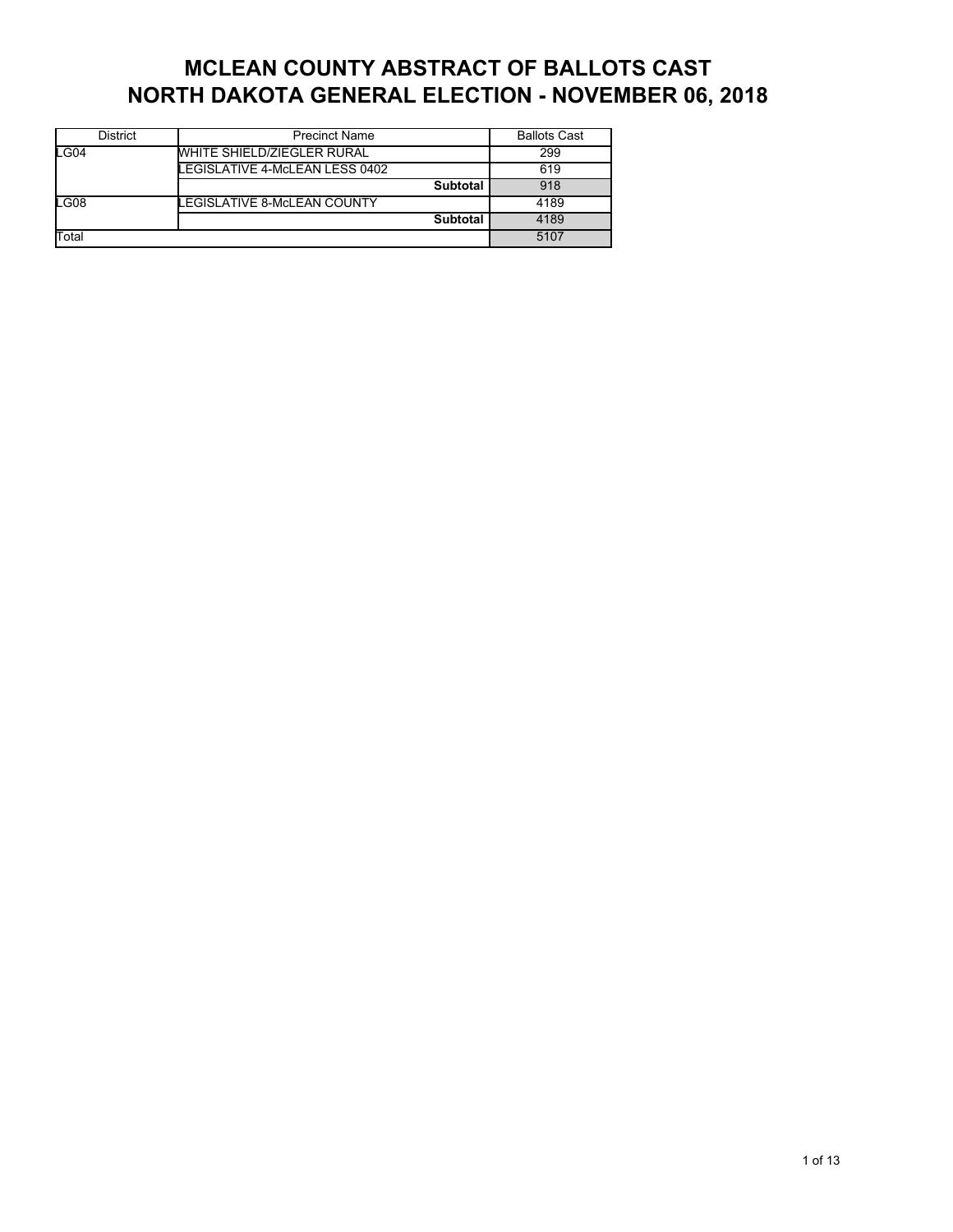## **MCLEAN COUNTY ABSTRACT OF VOTES NORTH DAKOTA GENERAL ELECTION - NOVEMBER 06, 2018**

|                                                                  |                                                    | Total             | WHITE SHIELD/ZIEGLER<br>RURAL | EGISLATIVE 4-McLEAN LESS<br><b>O402</b> | LEGISLATIVE 8-McLEAN<br><b>COUNTY</b> |
|------------------------------------------------------------------|----------------------------------------------------|-------------------|-------------------------------|-----------------------------------------|---------------------------------------|
| United States Senator                                            | Kevin Cramer<br>Republican                         | 3,320             | 18                            | 431                                     | 2,871                                 |
|                                                                  | Heidi Heitkamp<br>Democratic-NPL                   | 1,701             | 272                           | 180                                     | 1,249                                 |
|                                                                  | write-in - scattered                               | 29                | 3                             | 1                                       | 25                                    |
|                                                                  | Total                                              | 5,050             | 293                           | 612                                     | 4,145                                 |
| Representative in Congress write-in - DuWayne                    | Hendrickson<br>Nonpartisan                         | 1                 |                               |                                         | 1                                     |
|                                                                  | Kelly Armstrong<br>Republican                      | 3,498             | 39                            | 442                                     | 3,017                                 |
|                                                                  | Mac Schneider<br><u> Democratic-NPL</u>            | 1,307             | 228                           | 149                                     | 930                                   |
|                                                                  | Charles Tuttle<br>independent<br><u>nomination</u> | 195               | 15                            | 17                                      | 163                                   |
|                                                                  | write-in - scattered                               | $\overline{2}$    | 1                             | 0                                       | 1                                     |
|                                                                  | Total                                              | 5,003             | 283                           | 608                                     | 4,112                                 |
| Secretary of State                                               | Josh Boschee<br>Democratic-NPL                     | 1,471             | 237                           | 164                                     | 1,070                                 |
|                                                                  | Michael Coachman<br>independent<br>nomination      | 646               | 19                            | 56                                      | 571                                   |
|                                                                  | Alvin A Jaeger<br>independent<br>nomination        | 2,732             | 26                            | 369                                     | 2,337                                 |
|                                                                  | write-in - scattered                               | 8                 | 2                             | 0                                       | 6                                     |
|                                                                  | Total                                              | 4,857             | 284                           | 589                                     | 3,984                                 |
| <b>Attorney General</b>                                          | Wayne Stenehjem<br>Republican                      | 3,724             | 46                            | 469                                     | 3,209                                 |
|                                                                  | David Clark Thompson<br>Democratic-NPL             | 1,273             | 239                           | 137                                     | 897                                   |
|                                                                  | write-in - scattered                               | 2                 | 2                             | 0                                       | 0                                     |
|                                                                  | Total                                              | 4,999             | 287                           | 606                                     | 4,106                                 |
| Agriculture Commissioner                                         | write-in - Roland<br>Riemers<br>Nonpartisan        | 2                 | 1                             |                                         | 1                                     |
|                                                                  | Jim Dotzenrod<br>Democratic-NPL                    | 1,145             | 236                           | 116                                     | 793                                   |
|                                                                  | Doug Goehring<br>Republican                        | 3,823             | 46                            | 488                                     | 3,289                                 |
|                                                                  | write-in - scattered                               | 7                 | 1                             | 0                                       | 6                                     |
|                                                                  | Total                                              | 4,977             | 284                           | 604                                     | 4,089                                 |
| Public Service<br>Commissioner                                   | Jean Brandt<br>Democratic-NPL                      | 1,438             | 253                           | 160                                     | 1,025                                 |
|                                                                  | Randy Christmann<br>Republican                     | 3,468             | 27                            | 430                                     | 3,011                                 |
|                                                                  | write-in - scattered                               | 8                 | 3                             | 1                                       | 4                                     |
|                                                                  | Total                                              | $\frac{1}{4,914}$ | 283                           | 591                                     | 4,040                                 |
| <b>Public Service</b><br>Commissioner Unexpired 2-Democratic-NPL | Casey Buchmann                                     | 1,568             | 257                           | 161                                     | 1,150                                 |
| Year Term                                                        | Brian K Kroshus<br>Republican                      | 3,267             | 22                            | 423                                     | 2,822                                 |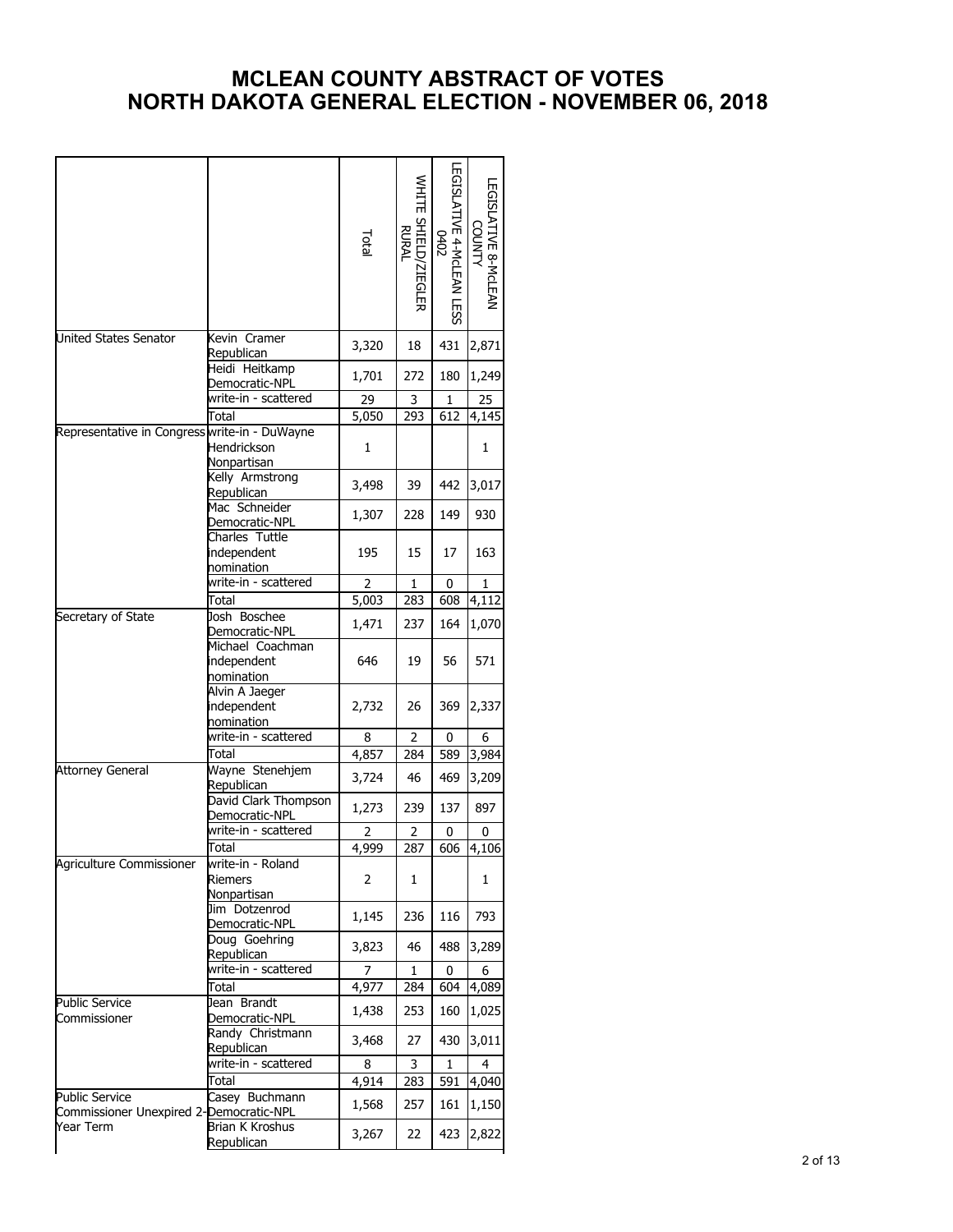|                                                                      |                                                           | Total        | WHITE SHIELD/ZIEGLER<br>RURAL | EGISLATIVE 4-McLEAN LESS<br><b>COHO</b> | LEGISLATIVE 8-McLEAN<br>COUNTY |
|----------------------------------------------------------------------|-----------------------------------------------------------|--------------|-------------------------------|-----------------------------------------|--------------------------------|
|                                                                      | write-in - scattered                                      | 4            | 2                             | 0                                       | 2                              |
|                                                                      | Total                                                     | 4,839        | 281                           | 584                                     | 3,974                          |
| <b>Tax Commissioner</b>                                              | Kylie Oversen<br>Democratic-NPL                           | 1,616        | 252                           | 172                                     | 1,192                          |
|                                                                      | Ryan Rauschenberger<br>Republican<br>write-in - scattered | 3,304        | 28                            | 423                                     | 2,853                          |
|                                                                      | Total                                                     | 5<br>4,925   | 2<br>282                      | 1<br>596                                | 2<br>4,047                     |
| Justice of the Supreme                                               | Robert V Bolinske Sr                                      |              |                               |                                         |                                |
| Court                                                                | Nonpartisan<br>Lisa Fair McEvers                          | 1,630        | 55                            | 228                                     | 1,347                          |
|                                                                      | Nonpartisan<br>write-in - scattered                       | 2,698<br>18  | 199<br>4                      | 282<br>3                                | 2,217<br>11                    |
|                                                                      | Total                                                     | 4,346        | 258                           | 513                                     | 3,575                          |
| South CentralJudge of the Bruce A Romanick<br>District Court No. 3   | Nonpartisan                                               | 4,208        | 230                           | 469                                     | 3,509                          |
|                                                                      | write-in - scattered                                      | 31           | 4                             | 4                                       | 23                             |
|                                                                      | Total                                                     | 4,239        | 234                           | 473                                     | 3,532                          |
| South CentralJudge of the Daniel Borgen<br>District Court No. 4      | Nonpartisan                                               | 4,061        | 230                           | 452                                     | 3,379                          |
|                                                                      | write-in - scattered                                      | 29           | 5                             | 4                                       | 20                             |
|                                                                      | Total                                                     | 4,090        | 235                           | 456                                     | 3,399                          |
| South CentralJudge of the John W Grinsteiner<br>District Court No. 9 | Nonpartisan                                               | 4,057        | 227                           | 454                                     | 3,376                          |
| Unexpired 4-Year Term                                                | write-in - scattered                                      | 25           | 4                             | 2                                       | 19                             |
|                                                                      | Total                                                     | 4,082        | 231                           | 456                                     | 3,395                          |
| County Commissioner<br>District 1                                    | Douglas Krebsbach<br>Nonpartisan                          | 4,246        | 233                           | 498                                     | 3,515                          |
|                                                                      | write-in - scattered                                      | 49           | 3                             | 6                                       | 40                             |
|                                                                      | Total                                                     | 4,295        | 236                           | 504                                     | 3,555                          |
| County Commissioner<br>District 3                                    | Steve Lee<br>Nonpartisan                                  | 4,231        | 229                           | 480                                     | 3,522                          |
|                                                                      | write-in - scattered                                      | 49           | 3                             | 2                                       | 44                             |
|                                                                      | Total                                                     | 4,280        | 232                           | 482                                     | 3,566                          |
| County Auditor McLean                                                | Beth A Knutson<br>Nonpartisan                             | 4,227        | 229                           | 480                                     | 3,518                          |
|                                                                      | write-in - scattered                                      | 26           | 2                             | $\overline{2}$                          | 22                             |
| County State's Attorney                                              | Total<br>Ladd Erickson                                    | 4,253        | 231                           | 482                                     | $\overline{3}$ ,540            |
| McLean                                                               | Nonpartisan                                               | 3,988        | 230                           | 454                                     | 3,304                          |
|                                                                      | write-in - scattered                                      | 104          | 2                             | 12                                      | 90                             |
|                                                                      | Total                                                     | 4,092        | 232                           | 466                                     | 3,394                          |
| County Recorder McLean                                               | Heidi J Anderson<br>Nonpartisan                           | 4,218        | 229                           | 481                                     | 3,508                          |
|                                                                      | write-in - scattered                                      | 13           | 2                             | 1                                       | 10                             |
|                                                                      | Total                                                     | 4,231        | 231                           | 482                                     | 3,518                          |
| County Sheriff McLean                                                | Jerry "J.R." Kerzmann<br>Nonpartisan                      | 4,309        | 261                           | 526                                     | 3,522                          |
|                                                                      | write-in - scattered<br>Total                             | 113<br>4,422 | 3<br>264                      | 7<br>533                                | 103<br>3,625                   |
| Supervisor, Soil                                                     | Edward Hauf                                               | 1,637        | 224                           | 487                                     | 926                            |
| <b>Conservation District</b><br>Unexpired 2-Year Term                | Nonpartisan<br>write-in - scattered                       | 15           | 3                             | 9                                       | 3                              |
| West McLean Soil<br><b>Conservation District</b>                     | Total                                                     | 1,652        | 227                           | 496                                     | 929                            |
| Supervisor, Soil                                                     |                                                           |              |                               |                                         |                                |
| <b>Conservation District South MATTIES</b>                           | write-in - AARON                                          | 1            |                               |                                         | 1                              |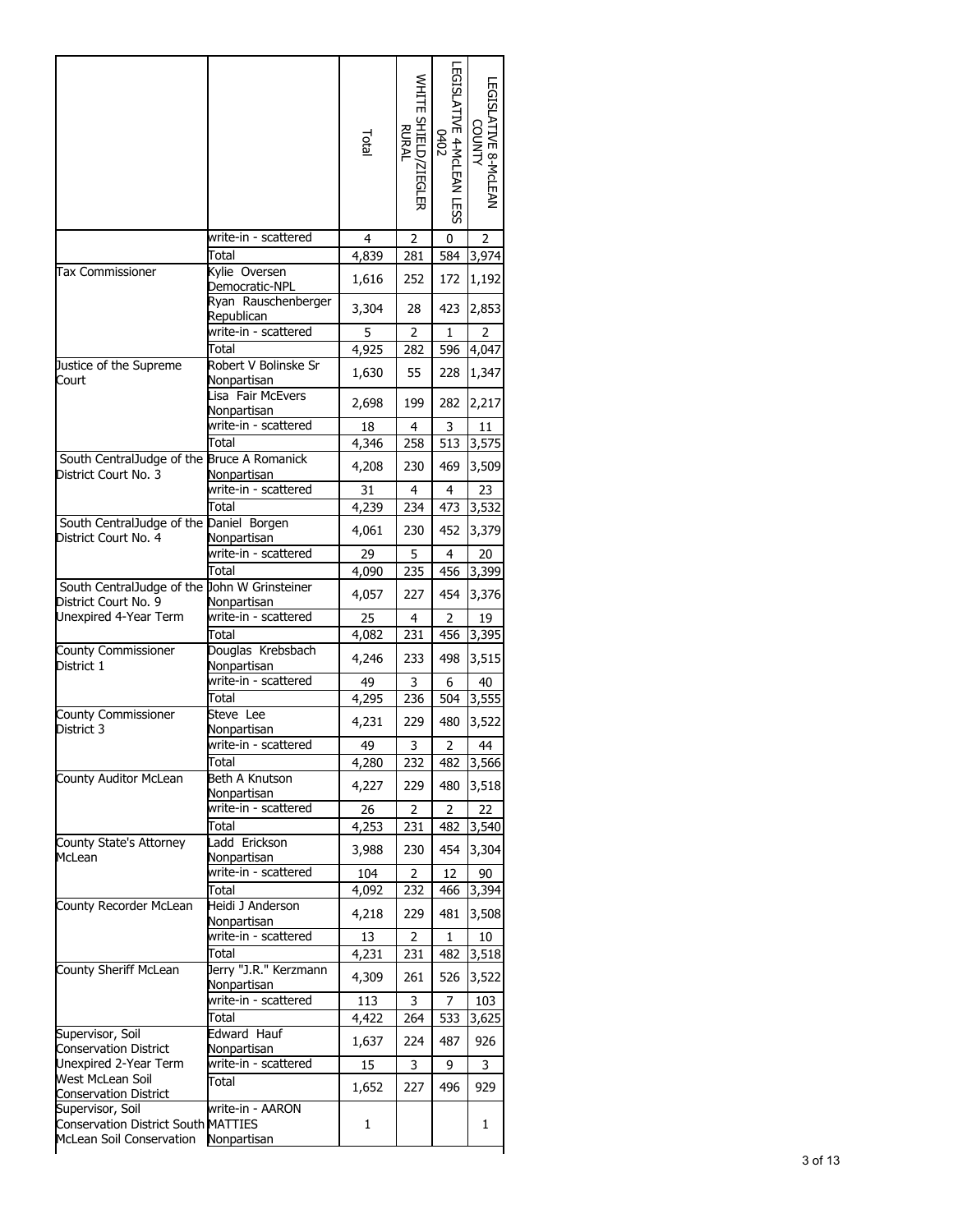|          |                                                                    | Total        | WHITE SHIELD/ZIEGLER<br>RURAL | LEGISLATIVE 8-MCLEAN<br><b>COUNTY</b> |
|----------|--------------------------------------------------------------------|--------------|-------------------------------|---------------------------------------|
| District | write-in - ADAM PEYER                                              | 6            |                               | 6                                     |
|          | Nonpartisan<br>write-in - ADAM<br><b>THOMAS</b><br>Nonpartisan     | 1            |                               | 1                                     |
|          | write-in - AGNES<br><b>JENNINGS</b><br>Nonpartisan                 | 1            |                               | 1                                     |
|          | write-in - ALAN NESS                                               | 3            |                               | 3                                     |
|          | Nonpartisan<br>write-in - ANGEL<br><b>BLACKWELL</b><br>Nonpartisan | 1            |                               | 1                                     |
|          | write-in - ANTHONY<br><b>JOHNSON</b><br>Nonpartisan                | 1            |                               | 1                                     |
|          | write-in - BARRY<br><b>FIEDLER</b><br>Nonpartisan                  | 1            |                               | 1                                     |
|          | write-in - BILL<br>KNUDTKE<br>Nonpartisan                          | 1            |                               | 1                                     |
|          | write-in - BOB MILLER<br>Nonpartisan                               | 1            |                               | 1                                     |
|          | write-in - BOB<br>SONDROL<br>Nonpartisan                           | 1            |                               | 1                                     |
|          | write-in - BRAD<br>SHELDON<br>Nonpartisan                          | $\mathbf{1}$ |                               | $\mathbf{1}$                          |
|          | write-in - BRANDON<br>LAZIER<br>Nonpartisan                        | 3            |                               | 3                                     |
|          | write-in - BRENT<br><b>BARNICK</b><br>Nonpartisan                  | 2            |                               | 2                                     |
|          | write-in - BRIAN<br><b>FRANSEN</b><br>Nonpartisan                  | 1            |                               | 1                                     |
|          | write-in - BROCK<br><b>TREYBIG</b><br>Nonpartisan                  | 1            |                               | 1                                     |
|          | write-in - BRYCE<br><b>PRESSER</b><br>Nonpartisan                  | 1            |                               | 1                                     |
|          | write-in - BYRON<br><b>HANSEN</b><br>Nonpartisan                   | 1            |                               | 1                                     |
|          | write-in - CALLA<br><b>EDWARDS</b>                                 | 1            |                               | 1                                     |
|          | Nonpartisan<br>write-in - CAMDEN<br>MORAN<br>Nonpartisan           | 4            |                               | 4                                     |
|          | write-in - CASEY<br>ANDERSON<br>Nonpartisan                        | 5            |                               | 5                                     |
|          | write-in - CASEY HOWE<br>Nonpartisan                               | 1            |                               | 1                                     |
|          | write-in - CHAD OLSON<br>Nonpartisan                               | 3            |                               | 3                                     |
|          |                                                                    |              |                               |                                       |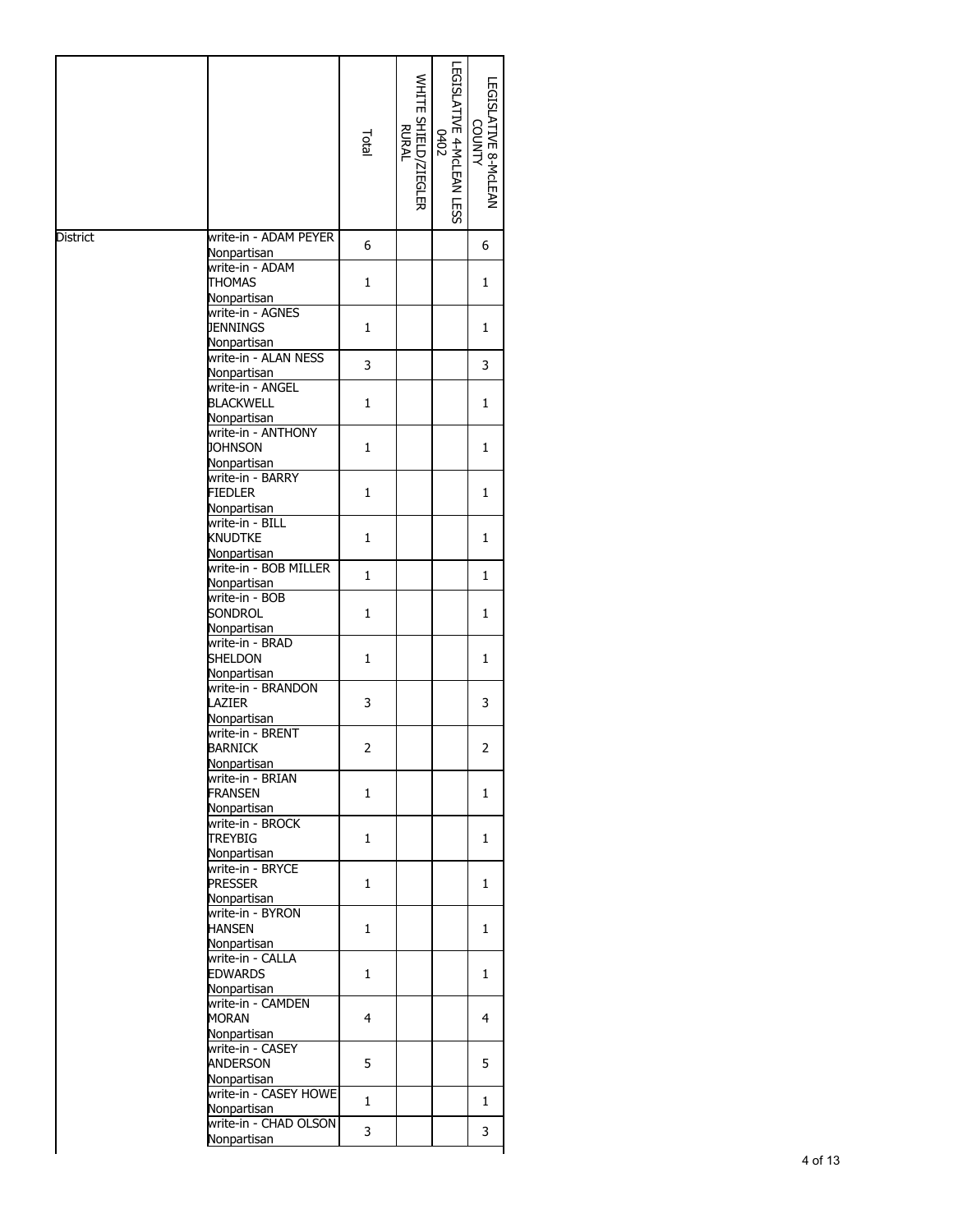|                                                              | Total          | WHITE SHIELD/ZIEGLER<br>RURAL | LEGISLATIVE 8-MCLEAN<br><b>VTMUO</b> |
|--------------------------------------------------------------|----------------|-------------------------------|--------------------------------------|
| write-in - CHAD<br><b>THORSON</b><br>Nonpartisan             | 2              |                               | 2                                    |
| write-in - CHRIS<br>PFLEIGER<br>Nonpartisan                  | $\mathbf{1}$   |                               | $\mathbf{1}$                         |
| write-in - CHRISTINE<br><b>MCEWEN</b>                        | 1              |                               | 1                                    |
| Nonpartisan<br>write-in - CODY<br><b>MEADOWS</b>             | 1              |                               | 1                                    |
| Nonpartisan<br>write-in - COLIN WIESE<br>Nonpartisan         | $\mathbf{1}$   |                               | 1                                    |
| write-in - CORY<br><b>FYLLING</b><br>Nonpartisan             | $\mathbf{1}$   |                               | 1                                    |
| write-in - CORY<br>NEUMILLER<br>Nonpartisan                  | 2              |                               | 2                                    |
| write-in - COURTNEY<br>seiler<br>Nonpartisan                 | 1              |                               | 1                                    |
| write-in - DALEN<br><b>SCHAEFER</b><br>Nonpartisan           | $\mathbf{1}$   |                               | 1                                    |
| write-in - DAN<br>ANDERSON                                   | 2              |                               | 2                                    |
| Nonpartisan<br>write-in - DARCY KLAIN                        | $\overline{2}$ |                               | $\overline{2}$                       |
| Nonpartisan<br>write-in - DARIN<br>LANDSEIDEL<br>Nonpartisan | $\mathbf{1}$   |                               | 1                                    |
| write-in - DARRELL<br><b>SCHERESKY</b><br>Nonpartisan        | 1              |                               | 1                                    |
| write-in - DARREN<br><b>MURRAY</b><br>Nonpartisan            | 2              |                               | 2                                    |
| write-in - DARYL<br><b>OSWALD</b><br>Nonpartisan             | $\mathbf{1}$   |                               | 1                                    |
| write-in - DAVE<br><b>BECKMAN</b>                            | 1              |                               | 1                                    |
| Nonpartisan<br>write-in - DAVE<br><b>HENDRICKSON</b>         | 6              |                               | 6                                    |
| Nonpartisan<br>write-in - DAVE<br>Presser                    | 6              |                               | 6                                    |
| Nonpartisan<br>write-in - DAVE<br><b>STUMVOLL</b>            | $\mathbf{1}$   |                               | 1                                    |
| Nonpartisan<br>write-in - DEAN<br>Vetter                     | 1              |                               | 1                                    |
| Nonpartisan<br>write-in - DENNIS<br>erickson                 | 1              |                               | 1                                    |
| Nonpartisan                                                  |                |                               |                                      |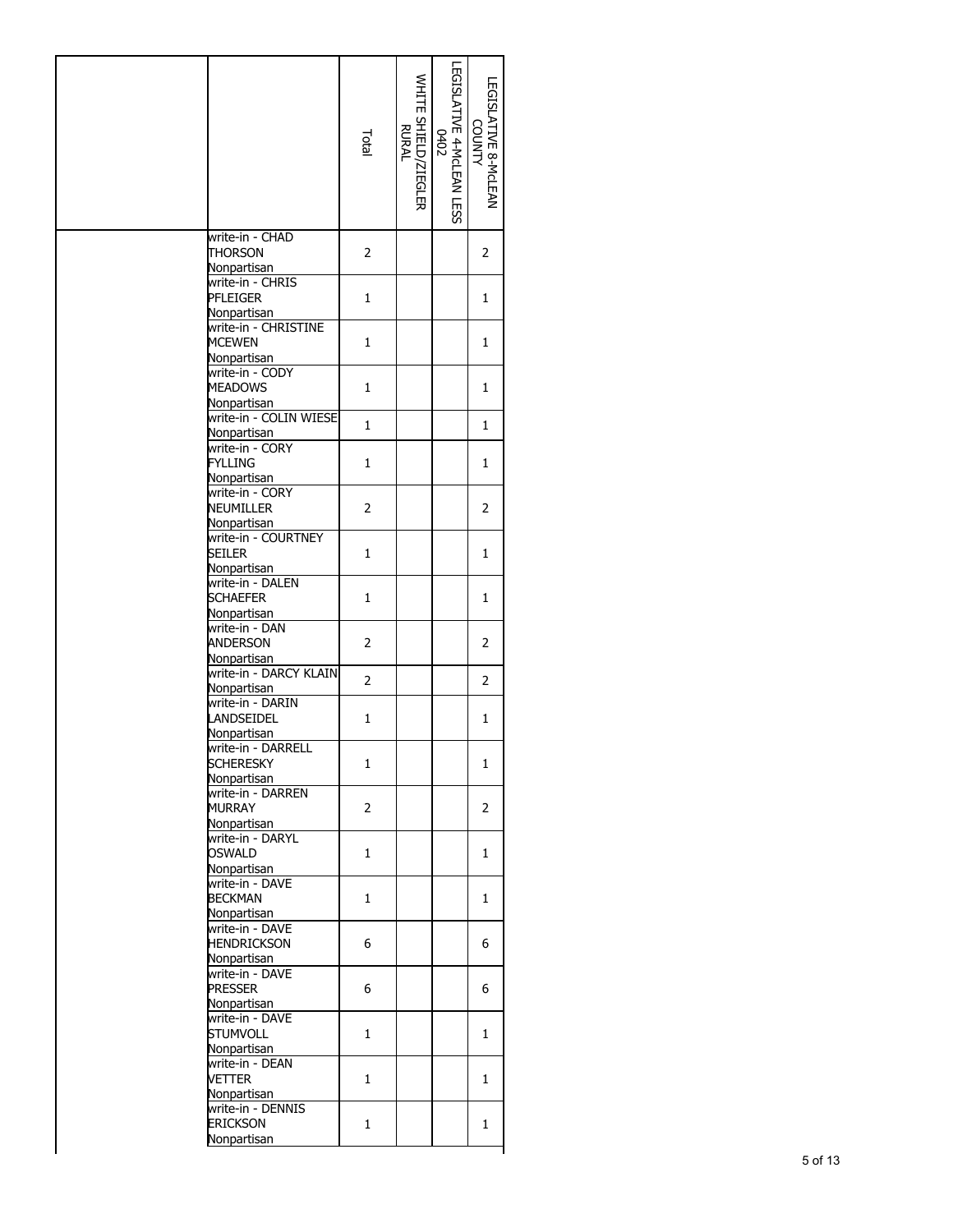| Seiler<br>1<br>1<br>Nonpartisan<br>write-in - DONALD<br>$\overline{2}$<br>PAULSON<br>2<br>Nonpartisan<br>write-in - DONALD<br><b>SORGE</b><br>1<br>1<br>Nonpartisan<br>write-in - DREW<br><b>PETERSEN</b><br>10<br>10<br>Nonpartisan<br>write-in - DUANE<br><b>ANSTROM</b><br>1<br>1<br><b>Nonpartisan</b><br>write-in - DURNELL<br>KLAIN<br>1<br>1<br>Nonpartisan<br>write-in - DUSTIN<br>$\overline{4}$<br><b>BENTZ</b><br>4<br>Nonpartisan<br>write-in - DWIGHT<br><b>GRADIN</b><br>2<br>2<br>Nonpartisan<br>write-in - GENE GOVEN<br>$\overline{4}$<br>4<br>Nonpartisan<br>write-in - GENE WIRTZ<br>16<br>16<br>Nonpartisan<br>write-in - GERALD<br><b>GERSZEWSKI</b><br>1<br>1<br>Nonpartisan<br>write-in - HEATH<br><b>POCHANT</b><br>$\mathbf{1}$<br>$\mathbf{1}$<br>Nonpartisan<br>write-in - HEIDI<br><b>ANDERSON</b><br>1<br>1<br>Nonpartisan<br>write-in - ISAAC<br>SONDROL<br>3<br>3<br>Nonpartisan<br>write-in - JACOB DOW<br>3<br>3<br>Nonpartisan<br>write-in - JAMES KRAFT<br>$\overline{4}$<br>4<br>Nonpartisan<br>write-in - JAMES<br><b>PORTER</b><br>1<br>1<br>Nonpartisan<br>write-in - JAMIE<br><b>BARNES</b><br>2<br>2<br>Nonpartisan<br>write-in - JAY REISER<br>$\mathbf{1}$<br>$\mathbf{1}$<br>Nonpartisan<br>write-in - JEFF<br>Spitzer<br>1<br>1<br>Nonpartisan<br>write-in - JEFF<br><b>PRESSER</b><br>1<br>1<br>Nonpartisan<br>write-in - JEFF<br>WALCKER<br>3<br>3<br>Nonpartisan |                    | Total | WHITE SHIELD/ZIEGLER<br>RURAL | LEGISLATIVE 4-MCLEAN LESS<br>0402<br>0402 | LEGISLATIVE 8-MCLEAN<br>COUNTY |
|------------------------------------------------------------------------------------------------------------------------------------------------------------------------------------------------------------------------------------------------------------------------------------------------------------------------------------------------------------------------------------------------------------------------------------------------------------------------------------------------------------------------------------------------------------------------------------------------------------------------------------------------------------------------------------------------------------------------------------------------------------------------------------------------------------------------------------------------------------------------------------------------------------------------------------------------------------------------------------------------------------------------------------------------------------------------------------------------------------------------------------------------------------------------------------------------------------------------------------------------------------------------------------------------------------------------------------------------------------------------------------------------------------------|--------------------|-------|-------------------------------|-------------------------------------------|--------------------------------|
|                                                                                                                                                                                                                                                                                                                                                                                                                                                                                                                                                                                                                                                                                                                                                                                                                                                                                                                                                                                                                                                                                                                                                                                                                                                                                                                                                                                                                  | write-in - DERRICK |       |                               |                                           |                                |
|                                                                                                                                                                                                                                                                                                                                                                                                                                                                                                                                                                                                                                                                                                                                                                                                                                                                                                                                                                                                                                                                                                                                                                                                                                                                                                                                                                                                                  |                    |       |                               |                                           |                                |
|                                                                                                                                                                                                                                                                                                                                                                                                                                                                                                                                                                                                                                                                                                                                                                                                                                                                                                                                                                                                                                                                                                                                                                                                                                                                                                                                                                                                                  |                    |       |                               |                                           |                                |
|                                                                                                                                                                                                                                                                                                                                                                                                                                                                                                                                                                                                                                                                                                                                                                                                                                                                                                                                                                                                                                                                                                                                                                                                                                                                                                                                                                                                                  |                    |       |                               |                                           |                                |
|                                                                                                                                                                                                                                                                                                                                                                                                                                                                                                                                                                                                                                                                                                                                                                                                                                                                                                                                                                                                                                                                                                                                                                                                                                                                                                                                                                                                                  |                    |       |                               |                                           |                                |
|                                                                                                                                                                                                                                                                                                                                                                                                                                                                                                                                                                                                                                                                                                                                                                                                                                                                                                                                                                                                                                                                                                                                                                                                                                                                                                                                                                                                                  |                    |       |                               |                                           |                                |
|                                                                                                                                                                                                                                                                                                                                                                                                                                                                                                                                                                                                                                                                                                                                                                                                                                                                                                                                                                                                                                                                                                                                                                                                                                                                                                                                                                                                                  |                    |       |                               |                                           |                                |
|                                                                                                                                                                                                                                                                                                                                                                                                                                                                                                                                                                                                                                                                                                                                                                                                                                                                                                                                                                                                                                                                                                                                                                                                                                                                                                                                                                                                                  |                    |       |                               |                                           |                                |
|                                                                                                                                                                                                                                                                                                                                                                                                                                                                                                                                                                                                                                                                                                                                                                                                                                                                                                                                                                                                                                                                                                                                                                                                                                                                                                                                                                                                                  |                    |       |                               |                                           |                                |
|                                                                                                                                                                                                                                                                                                                                                                                                                                                                                                                                                                                                                                                                                                                                                                                                                                                                                                                                                                                                                                                                                                                                                                                                                                                                                                                                                                                                                  |                    |       |                               |                                           |                                |
|                                                                                                                                                                                                                                                                                                                                                                                                                                                                                                                                                                                                                                                                                                                                                                                                                                                                                                                                                                                                                                                                                                                                                                                                                                                                                                                                                                                                                  |                    |       |                               |                                           |                                |
|                                                                                                                                                                                                                                                                                                                                                                                                                                                                                                                                                                                                                                                                                                                                                                                                                                                                                                                                                                                                                                                                                                                                                                                                                                                                                                                                                                                                                  |                    |       |                               |                                           |                                |
|                                                                                                                                                                                                                                                                                                                                                                                                                                                                                                                                                                                                                                                                                                                                                                                                                                                                                                                                                                                                                                                                                                                                                                                                                                                                                                                                                                                                                  |                    |       |                               |                                           |                                |
|                                                                                                                                                                                                                                                                                                                                                                                                                                                                                                                                                                                                                                                                                                                                                                                                                                                                                                                                                                                                                                                                                                                                                                                                                                                                                                                                                                                                                  |                    |       |                               |                                           |                                |
|                                                                                                                                                                                                                                                                                                                                                                                                                                                                                                                                                                                                                                                                                                                                                                                                                                                                                                                                                                                                                                                                                                                                                                                                                                                                                                                                                                                                                  |                    |       |                               |                                           |                                |
|                                                                                                                                                                                                                                                                                                                                                                                                                                                                                                                                                                                                                                                                                                                                                                                                                                                                                                                                                                                                                                                                                                                                                                                                                                                                                                                                                                                                                  |                    |       |                               |                                           |                                |
|                                                                                                                                                                                                                                                                                                                                                                                                                                                                                                                                                                                                                                                                                                                                                                                                                                                                                                                                                                                                                                                                                                                                                                                                                                                                                                                                                                                                                  |                    |       |                               |                                           |                                |
|                                                                                                                                                                                                                                                                                                                                                                                                                                                                                                                                                                                                                                                                                                                                                                                                                                                                                                                                                                                                                                                                                                                                                                                                                                                                                                                                                                                                                  |                    |       |                               |                                           |                                |
|                                                                                                                                                                                                                                                                                                                                                                                                                                                                                                                                                                                                                                                                                                                                                                                                                                                                                                                                                                                                                                                                                                                                                                                                                                                                                                                                                                                                                  |                    |       |                               |                                           |                                |
|                                                                                                                                                                                                                                                                                                                                                                                                                                                                                                                                                                                                                                                                                                                                                                                                                                                                                                                                                                                                                                                                                                                                                                                                                                                                                                                                                                                                                  |                    |       |                               |                                           |                                |
|                                                                                                                                                                                                                                                                                                                                                                                                                                                                                                                                                                                                                                                                                                                                                                                                                                                                                                                                                                                                                                                                                                                                                                                                                                                                                                                                                                                                                  |                    |       |                               |                                           |                                |
|                                                                                                                                                                                                                                                                                                                                                                                                                                                                                                                                                                                                                                                                                                                                                                                                                                                                                                                                                                                                                                                                                                                                                                                                                                                                                                                                                                                                                  |                    |       |                               |                                           |                                |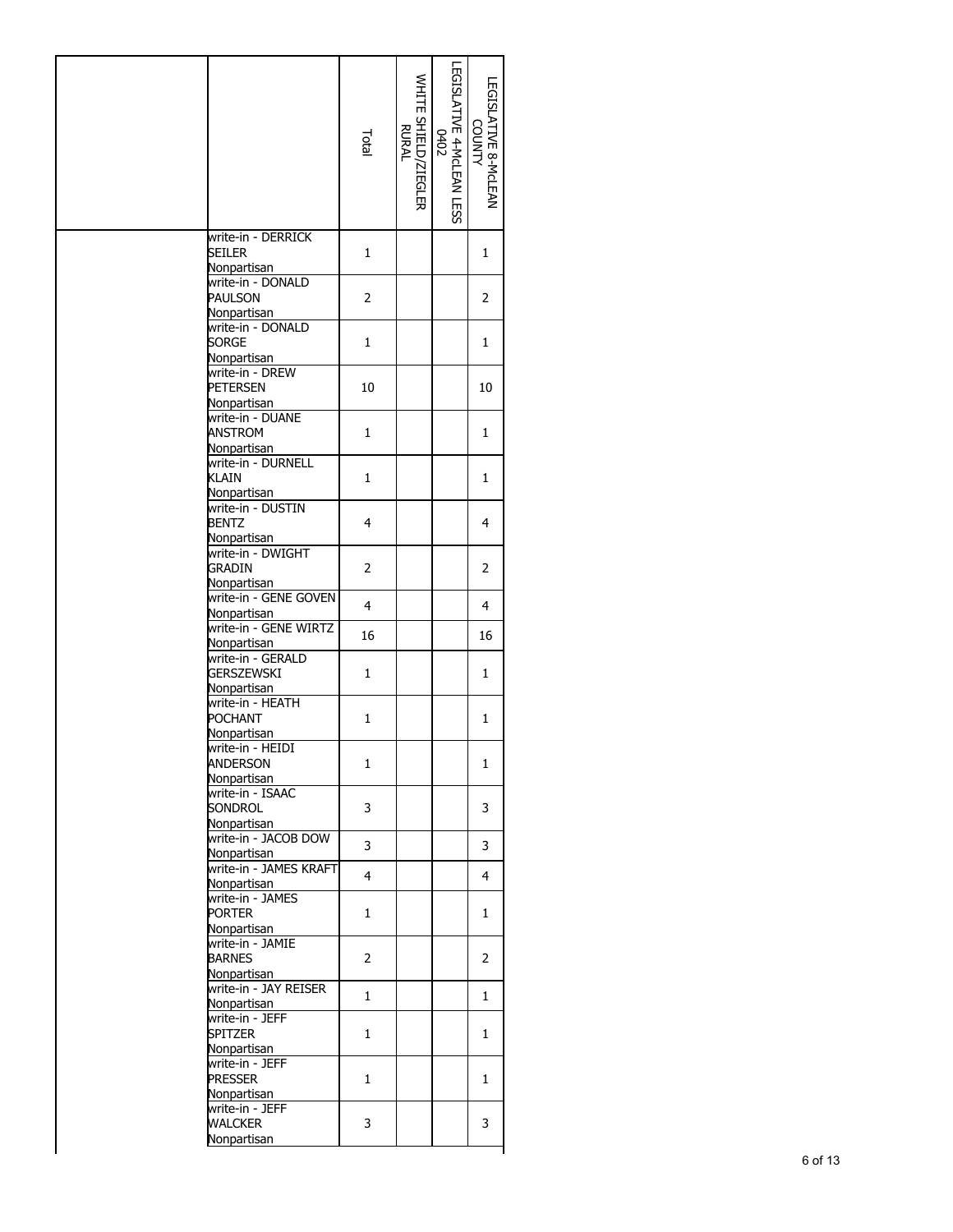|                                                      | Total          | WHITE SHIELD/ZIEGLER<br>RURAL | LEGISLATIVE 4-MCLEAN LESS<br>0402 | LEGISLATIVE 8-McLEAN<br><b>COUNTY</b> |
|------------------------------------------------------|----------------|-------------------------------|-----------------------------------|---------------------------------------|
| write-in - JERRY<br><b>BLOTTER</b><br>Nonpartisan    | 1              |                               |                                   | 1                                     |
| write-in - JESSE<br>PETERSON<br>Nonpartisan          | 3              |                               |                                   | 3                                     |
| write-in - JIM PRESSER<br>Nonpartisan                | $\mathbf 1$    |                               |                                   | 1                                     |
| write-in - JOE HALL<br>Nonpartisan                   | 1              |                               |                                   | 1                                     |
| write-in - JOHN                                      |                |                               |                                   |                                       |
| CARLSON<br>Nonpartisan                               | 1              |                               |                                   | 1                                     |
| write-in - JOHN<br>Sawicki jr<br><b>Nonpartisan</b>  | $\mathbf{1}$   |                               |                                   | 1                                     |
| write-in - JONATHAN<br><b>SHELDON</b><br>Nonpartisan | 1              |                               |                                   | 1                                     |
| write-in - JOSH RUST<br>Nonpartisan                  | $\mathbf{1}$   |                               |                                   | 1                                     |
| write-in - JOSHUA<br><b>STEINART</b><br>Nonpartisan  | 1              |                               |                                   | 1                                     |
| write-in - KATHLEEN<br><b>SEEGER</b><br>Nonpartisan  | $\mathbf{1}$   |                               |                                   | 1                                     |
| write-in - KRISTY<br><b>MATTOON</b><br>Nonpartisan   | 1              |                               |                                   | $\mathbf{1}$                          |
| write-in - KYLE<br><b>WARDNER</b><br>Nonpartisan     | $\overline{2}$ |                               |                                   | 2                                     |
| write-in - LAREN<br>HOLZNAGEL<br>Nonpartisan         | 1              |                               |                                   | 1                                     |
| write-in - LAUREN<br>ZUEGER<br>Nonpartisan           | $\mathbf{1}$   |                               |                                   | 1                                     |
| write-in - LUKE<br><b>TWEETEN</b><br>Nonpartisan     | 1              |                               |                                   | 1                                     |
| write-in - MARK<br><b>JENNINGS</b><br>Nonpartisan    | 1              |                               |                                   | 1                                     |
| write-in - MARK WINN<br>Nonpartisan                  | 1              |                               |                                   | 1                                     |
| write-in - MARLIN<br>LEIDHOLM                        | 1              |                               |                                   | 1                                     |
| Nonpartisan<br>write-in - MARLYN                     |                |                               |                                   |                                       |
| seidler<br>Nonpartisan                               | 1              |                               |                                   | 1                                     |
| write-in - MARSHALL<br><b>BRATZ</b><br>Nonpartisan   | $\mathbf{1}$   |                               |                                   | $\mathbf{1}$                          |
| write-in - MARVIN<br>Neumiller<br>Nonpartisan        | 7              |                               |                                   | 7                                     |

 $\begin{array}{c} \hline \end{array}$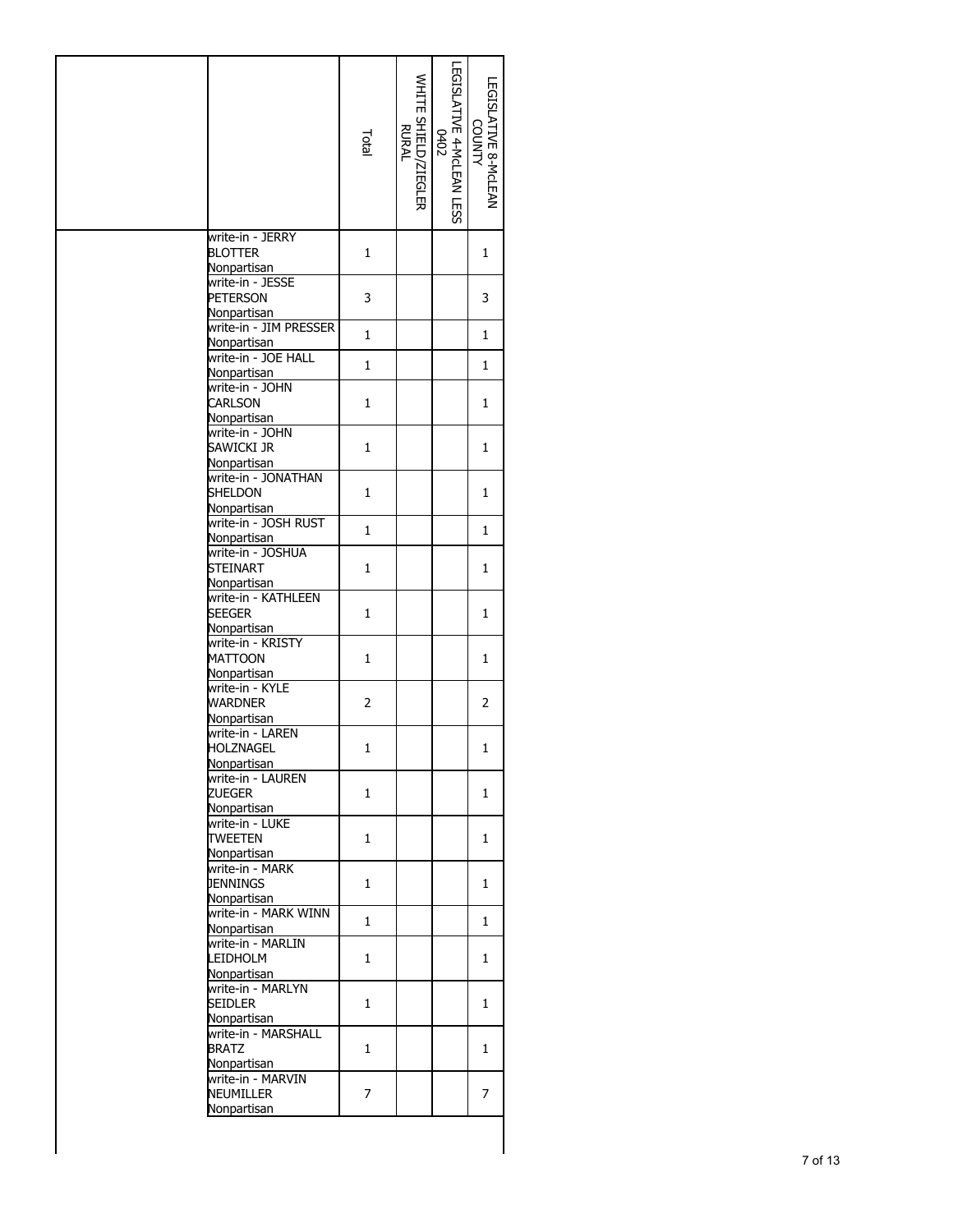|                                                      | Total          | WHITE SHIELD/ZIEGLER<br>RURAL | LEGISLATIVE 8-McLEAN<br><b>COUNTY</b> |  |
|------------------------------------------------------|----------------|-------------------------------|---------------------------------------|--|
| write-in - MATTHEW<br><b>JOHANNES</b><br>Nonpartisan | 2              |                               | 2                                     |  |
| write-in - MELODY<br>LEIDHOLM<br>Nonpartisan         | $\mathbf{1}$   |                               | 1                                     |  |
| write-in - MIKE<br><b>GUENTHNER</b>                  | $\mathbf{1}$   |                               | 1                                     |  |
| Nonpartisan<br>write-in - MITCHELL<br>LEROY          | $\overline{2}$ |                               | $\overline{2}$                        |  |
| Nonpartisan<br>write-in - MYRON LICK<br>Nonpartisan  | 5              |                               | 5                                     |  |
| write-in - NICK<br><b>FAULKNER</b>                   | 2              |                               | $\overline{2}$                        |  |
| Nonpartisan<br>write-in - PAT<br><b>CARPENTIER</b>   | $\mathbf{1}$   |                               | 1                                     |  |
| Nonpartisan<br>write-in - PATTY WINN                 | 3              |                               | 3                                     |  |
| Nonpartisan<br>write-in - PAT WENTZ<br>Nonpartisan   | $\mathbf{1}$   |                               | 1                                     |  |
| write-in - PAUL<br>ANDERSON                          | $\overline{4}$ |                               | 4                                     |  |
| Nonpartisan<br>write-in - PAUL<br><b>SWANSON</b>     | $\mathbf{1}$   |                               | 1                                     |  |
| Nonpartisan<br>write-in - PHIL<br><b>ROBINSON</b>    | $\mathbf{1}$   |                               | 1                                     |  |
| Nonpartisan<br>write-in - REESE                      |                |                               |                                       |  |
| <b>BOEHM</b><br>Nonpartisan                          | 1              |                               | $\mathbf{1}$                          |  |
| write-in - REID<br><b>BUCKLEY</b><br>Nonpartisan     | 1              |                               | 1                                     |  |
| write-in - RENEE<br>BAUER<br>Nonpartisan             | 1              |                               | 1                                     |  |
| write-in - RICK<br>ANDERSON                          | 2              |                               | $\overline{2}$                        |  |
| Nonpartisan<br>write-in - RICK<br><b>TWEETEN</b>     | 1              |                               | 1                                     |  |
| Nonpartisan<br>write-in - ROBERT<br><b>EVANS</b>     | 1              |                               | 1                                     |  |
| Nonpartisan<br>write-in - ROBERT<br><b>LANDGREN</b>  | 2              |                               | 2                                     |  |
| Nonpartisan<br>write-in - RON PECK                   | 1              |                               | 1                                     |  |
| Nonpartisan<br>write-in - ROSS PICKAR                | 2              |                               | 2                                     |  |
| Nonpartisan<br>write-in - RYAN<br><b>PETERSON</b>    | $\mathbf{1}$   |                               | 1                                     |  |
| Nonpartisan                                          |                |                               |                                       |  |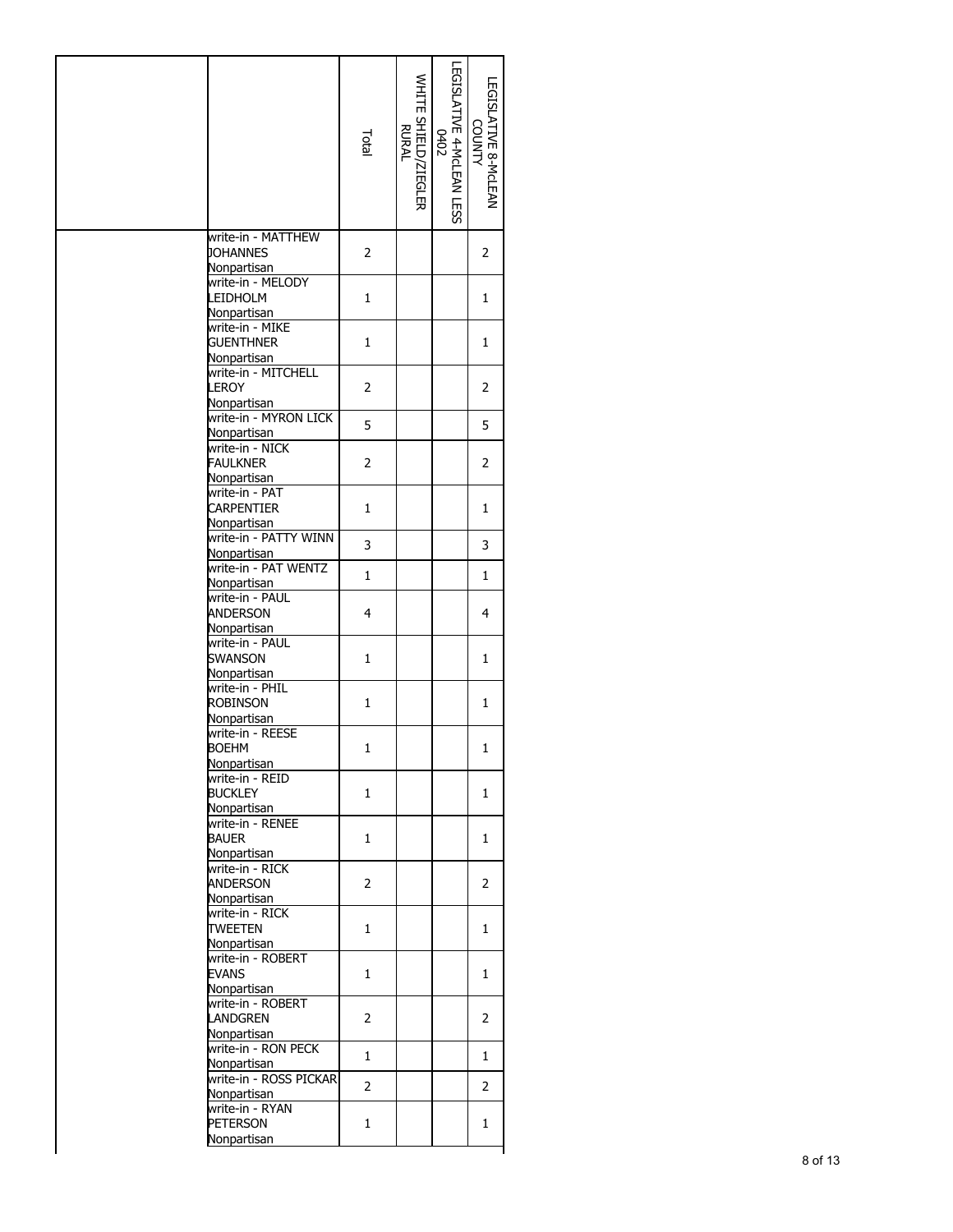|                                                          | Total          | WHITE SHIELD/ZIEGLER<br>RURAL | LEGISLATIVE 4-MCLEAN LESS<br>0402 | LEGISLATIVE 8-MCLEAN<br><b>COUNTY</b> |
|----------------------------------------------------------|----------------|-------------------------------|-----------------------------------|---------------------------------------|
| write-in - SANDY<br><b>SWANSON</b><br>Nonpartisan        | 1              |                               |                                   | 1                                     |
| write-in - SARAH<br><b>BOWERMAN</b><br>Nonpartisan       | 1              |                               |                                   | 1                                     |
| write-in - SCOTT<br><b>HOCHHALTER</b><br>Nonpartisan     | 1              |                               |                                   | 1                                     |
| write-in - STEVE<br><b>FYLLING</b><br><b>Nonpartisan</b> | 1              |                               |                                   | 1                                     |
| write-in - STEVE<br><b>HAMMES</b><br>Nonpartisan         | $\overline{2}$ |                               |                                   | 2                                     |
| write-in - STEVE LEE<br><b>Nonpartisan</b>               | $\overline{2}$ |                               |                                   | 2                                     |
| write-in - STEVEN<br><b>HEGER</b>                        | 5              |                               |                                   | 5                                     |
| Nonpartisan<br>write-in - STEVE<br>reiser<br>Nonpartisan | 3              |                               |                                   | 3                                     |
| write-in - TERRY<br><b>DAMMANN</b><br>Nonpartisan        | 1              |                               |                                   | 1                                     |
| write-in - TODD<br><b>DEMONTIGNY</b><br>Nonpartisan      | $\mathbf{1}$   |                               |                                   | 1                                     |
| write-in - TODD<br>Frerichs<br>Nonpartisan               | 1              |                               |                                   | 1                                     |
| write-in - TODD GOVEN<br>Nonpartisan                     | $\overline{4}$ |                               |                                   | 4                                     |
| write-in - TODD<br><b>SONDROL</b><br>Nonpartisan         | 1              |                               |                                   | 1                                     |
| write-in - TOM<br><b>SHELDON</b><br>Nonpartisan          | $\mathbf{1}$   |                               |                                   | 1                                     |
| write-in - TOM<br><b>VOLOCHENKO</b><br>Nonpartisan       | 1              |                               |                                   | 1                                     |
| write-in - TONY<br><b>THORESON</b><br>Nonpartisan        | 2              |                               |                                   | 2                                     |
| write-in - TRAVIS<br>MARTIN<br>Nonpartisan               | 1              |                               |                                   | 1                                     |
| write-in - TRICIA<br><b>PETERSEN</b>                     | 1              |                               |                                   | 1                                     |
| Nonpartisan<br>write-in - TROY<br><b>PRESSER</b>         | 1              |                               |                                   | 1                                     |
| Nonpartisan<br>write-in - TYLER KINN<br>Nonpartisan      | 1              |                               |                                   | 1                                     |
| write-in - TYRELL<br><b>MURRAY</b><br>Nonpartisan        | 1              |                               |                                   | 1                                     |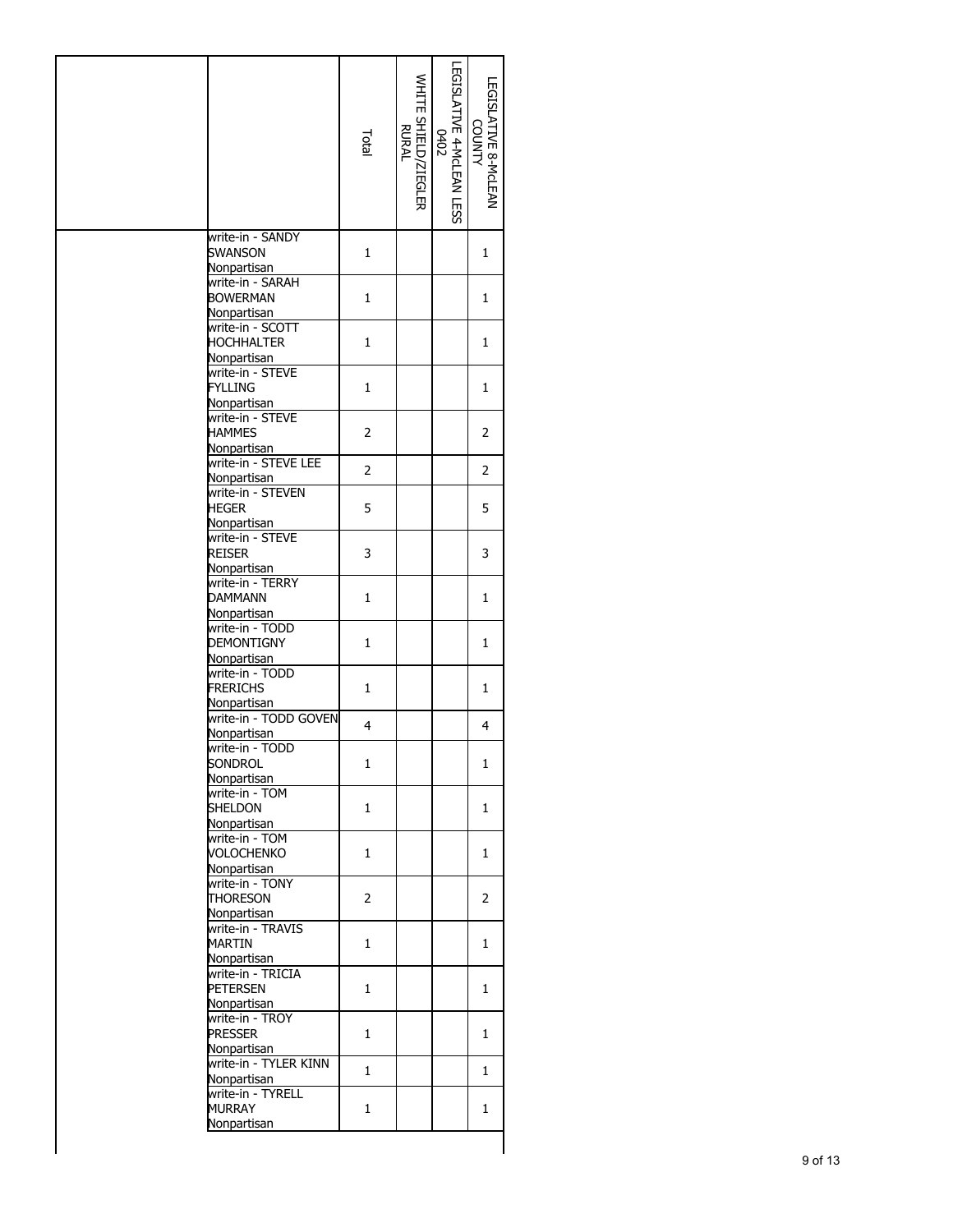|                                                            |                                                     | Total                 | WHITE SHIELD/ZIEGLER<br>RURAL | LEGISLATIVE 4-MCLEAN LESS<br>0402<br>0402 | LEGISLATIVE 8-McLEAN<br><b>UNITY</b> |
|------------------------------------------------------------|-----------------------------------------------------|-----------------------|-------------------------------|-------------------------------------------|--------------------------------------|
|                                                            | write-in - VANESSA<br>MILLS<br>Nonpartisan          | 1                     |                               |                                           | 1                                    |
|                                                            | write-in - WES DOEPKE<br>Nonpartisan                | $\overline{2}$        |                               |                                           | $\overline{2}$                       |
|                                                            | write-in - WESTON<br>DEITZ<br>Nonpartisan           | 1                     |                               |                                           | 1                                    |
|                                                            | write-in - WILLY<br><b>WILSON SR</b><br>Nonpartisan | 1                     |                               |                                           | 1                                    |
|                                                            | write-in - WILTON<br>KUEHN<br>Nonpartisan           | 4                     |                               |                                           | 4                                    |
|                                                            | write-in - JAMES<br><b>HANSON E</b><br>Nonpartisan  | 1                     |                               |                                           | 1                                    |
|                                                            | write-in - KATHY<br>WILLIAMS LYNN<br>Nonpartisan    | 2                     |                               |                                           | 2                                    |
|                                                            | write-in - scattered                                | 99                    |                               |                                           | 99                                   |
|                                                            | Total                                               | $\overline{353}$      |                               |                                           | 353                                  |
| Supervisor, Soil<br>Conservation District West Nonpartisan | write-in - Alvin Myers                              | 1                     |                               | 1                                         |                                      |
| McLean Soil Conservation<br><b>District</b>                | write-in - Andrew<br>Haugen<br>Nonpartisan          | $\overline{2}$        |                               |                                           | 2                                    |
|                                                            | write-in - Austin<br>Westman<br>Nonpartisan         | 3                     |                               | $\mathbf{1}$                              | 2                                    |
|                                                            | write-in - Billy Betz<br>Nonpartisan                | $\mathbf{1}$          |                               |                                           | 1                                    |
|                                                            | write-in - Brandon Flath<br>Nonpartisan             | 1                     |                               |                                           | 1                                    |
|                                                            | write-in - Brian<br>Bendickson<br>Nonpartisan       | 1                     |                               |                                           | 1                                    |
|                                                            | write-in - Brian Hauf<br>Nonpartisan                | $\mathbf{2}^{\prime}$ |                               | 2                                         |                                      |
|                                                            | write-in - Brock Harris<br>Nonpartisan              | $\mathbf{1}$          |                               |                                           | $\mathbf{1}$                         |
|                                                            | write-in - Chris<br>Krebsbach<br>Nonpartisan        | $\mathbf{1}$          |                               | $\mathbf{1}$                              |                                      |
|                                                            | write-in - Chris<br>Magruder<br>Nonpartisan         | 1                     |                               |                                           | 1                                    |
|                                                            | write-in - Clair Eslinger<br>Nonpartisan            | 1                     |                               |                                           | 1                                    |
|                                                            | write-in - Corey Bittner<br>Nonpartisan             | $\overline{2}$        |                               | 2                                         |                                      |
|                                                            | write-in - Corwin Kohler<br>Nonpartisan             | $\mathbf{1}$          |                               | $\mathbf{1}$                              |                                      |
|                                                            | write-in - Craig Kolden<br>Nonpartisan              | $\mathbf{1}$          |                               | $\mathbf{1}$                              |                                      |
|                                                            | write-in - Craig Talbott<br>Nonpartisan             | $\mathbf{1}$          |                               | $\mathbf{1}$                              |                                      |
|                                                            | write-in - Curtis Kohler                            |                       |                               |                                           |                                      |
|                                                            | Nonpartisan                                         | $\mathbf{1}$          |                               | 1                                         |                                      |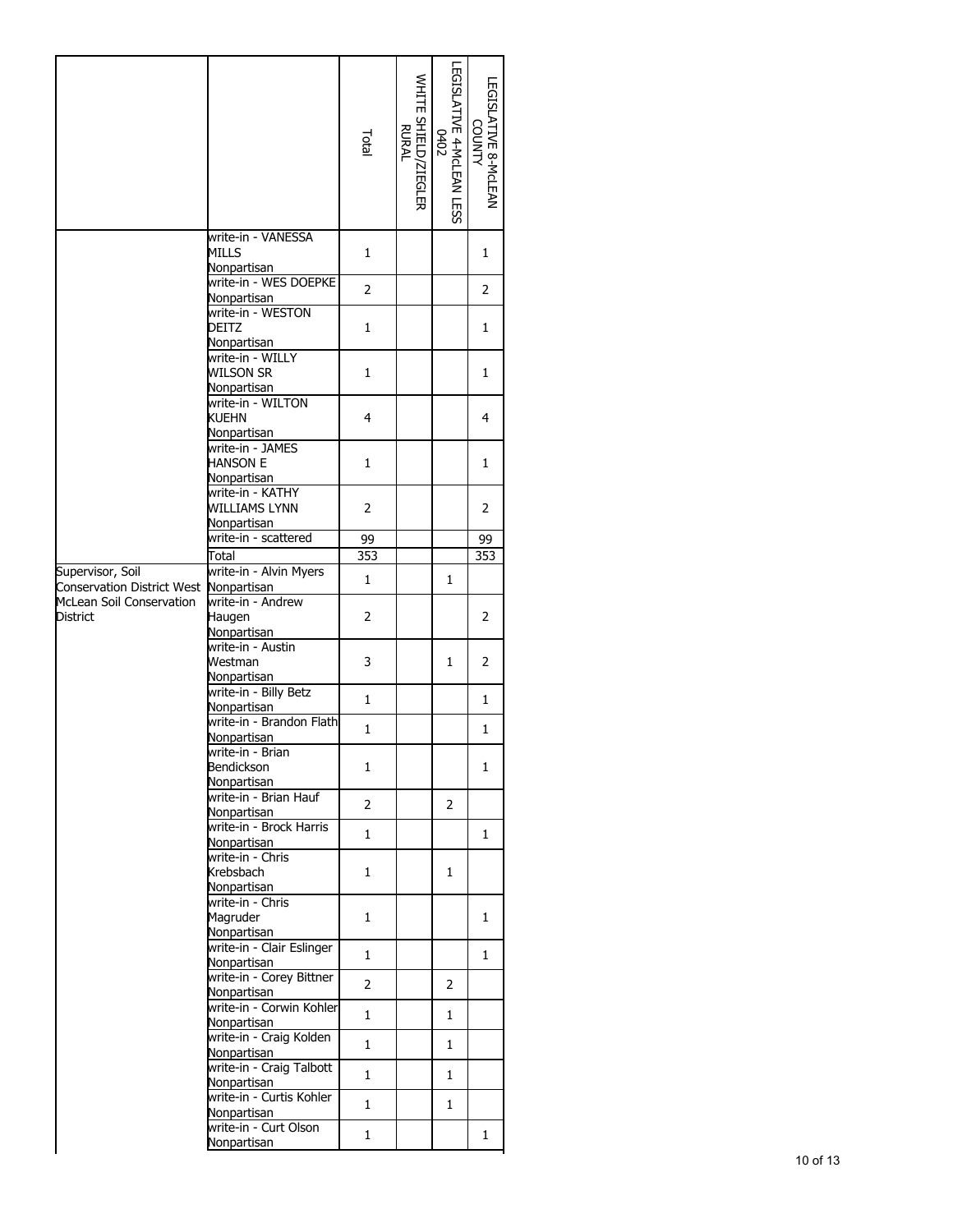|                                               | Total          | WHITE SHIELD/ZIEGLER<br>RURAL | LEGISLATIVE 4-MCLEAN LESS<br>0402 | LEGISLATIVE 8-McLEAN<br><b>COUNTY</b> |
|-----------------------------------------------|----------------|-------------------------------|-----------------------------------|---------------------------------------|
| write-in - Dale Sorge<br>Nonpartisan          | 1              |                               | 1                                 |                                       |
| write-in - Dan Griffith                       | $\mathbf{1}$   |                               |                                   | 1                                     |
| Nonpartisan<br>write-in - Daniel Buresh       | $\mathbf{1}$   |                               |                                   | 1                                     |
| Nonpartisan<br>write-in - Dave Reinarts       |                |                               |                                   |                                       |
| Nonpartisan                                   | $\overline{2}$ |                               | 2                                 |                                       |
| write-in - Diane<br>Krzmarzick<br>Nonpartisan | 3              |                               | 1                                 | 2                                     |
| write-in - Don<br>Baumann                     | 2              |                               | $\overline{2}$                    |                                       |
| Nonpartisan<br>write-in - Donny Owens         |                |                               |                                   |                                       |
| Nonpartisan                                   | $\mathbf{1}$   |                               |                                   | 1                                     |
| write-in - Edward Hauf<br>Nonpartisan         | 3              |                               | 1                                 | 2                                     |
| write-in - Fred Krueger<br>Nonpartisan        | 1              |                               |                                   | 1                                     |
| write-in - Gavin Free                         | 1              |                               |                                   | 1                                     |
| Nonpartisan<br>write-in - Glen Huettl         | $\mathbf{1}$   |                               |                                   | 1                                     |
| Nonpartisan<br>write-in - Harley              |                |                               |                                   |                                       |
| Kavalney<br>Nonpartisan                       | 1              |                               | 1                                 |                                       |
| write-in - Jason Sletten<br>Nonpartisan       | $\mathbf{1}$   |                               | 1                                 |                                       |
| write-in - Jay Hansen                         | 16             | 1                             | 5                                 | 10                                    |
| Nonpartisan<br>write-in - Jerad               |                |                               |                                   |                                       |
| Zimmerman<br>Nonpartisan                      | 1              |                               |                                   | 1                                     |
| write-in - Jerry Hauf<br>Nonpartisan          | $\mathbf{1}$   |                               | 1                                 |                                       |
| write-in - Jerry<br>Kerzmann                  | 1              | 1                             |                                   |                                       |
| Nonpartisan<br>write-in - Jim Robinson        |                |                               |                                   |                                       |
| Nonpartisan                                   | $\mathbf{1}$   |                               |                                   | 1                                     |
| write-in - Joe Smith<br>Nonpartisan           | $\mathbf{1}$   |                               | 1                                 |                                       |
| write-in - John Hansen                        | 4              |                               | 1                                 | 3                                     |
| Nonpartisan<br>write-in - Kathy Baer          | 1              |                               |                                   |                                       |
| Nonpartisan<br>write-in - Ken Krueger         |                |                               |                                   | 1                                     |
| Nonpartisan                                   | $\mathbf{1}$   |                               |                                   | 1                                     |
| write-in - Kevin Rime<br>Nonpartisan          | $\overline{2}$ |                               | 1                                 | 1                                     |
| write-in - Ladd Johnson                       | $\mathbf{1}$   |                               |                                   | 1                                     |
| Nonpartisan<br>write-in - Larry Trujillo      |                |                               |                                   |                                       |
| Nonpartisan<br>write-in - Les Hultberg        | $\mathbf{1}$   |                               | 1                                 |                                       |
| Nonpartisan                                   | $\mathbf{1}$   |                               |                                   | 1                                     |
| write-in - Lonnie<br>Johnson<br>Nonpartisan   | 1              |                               |                                   | 1                                     |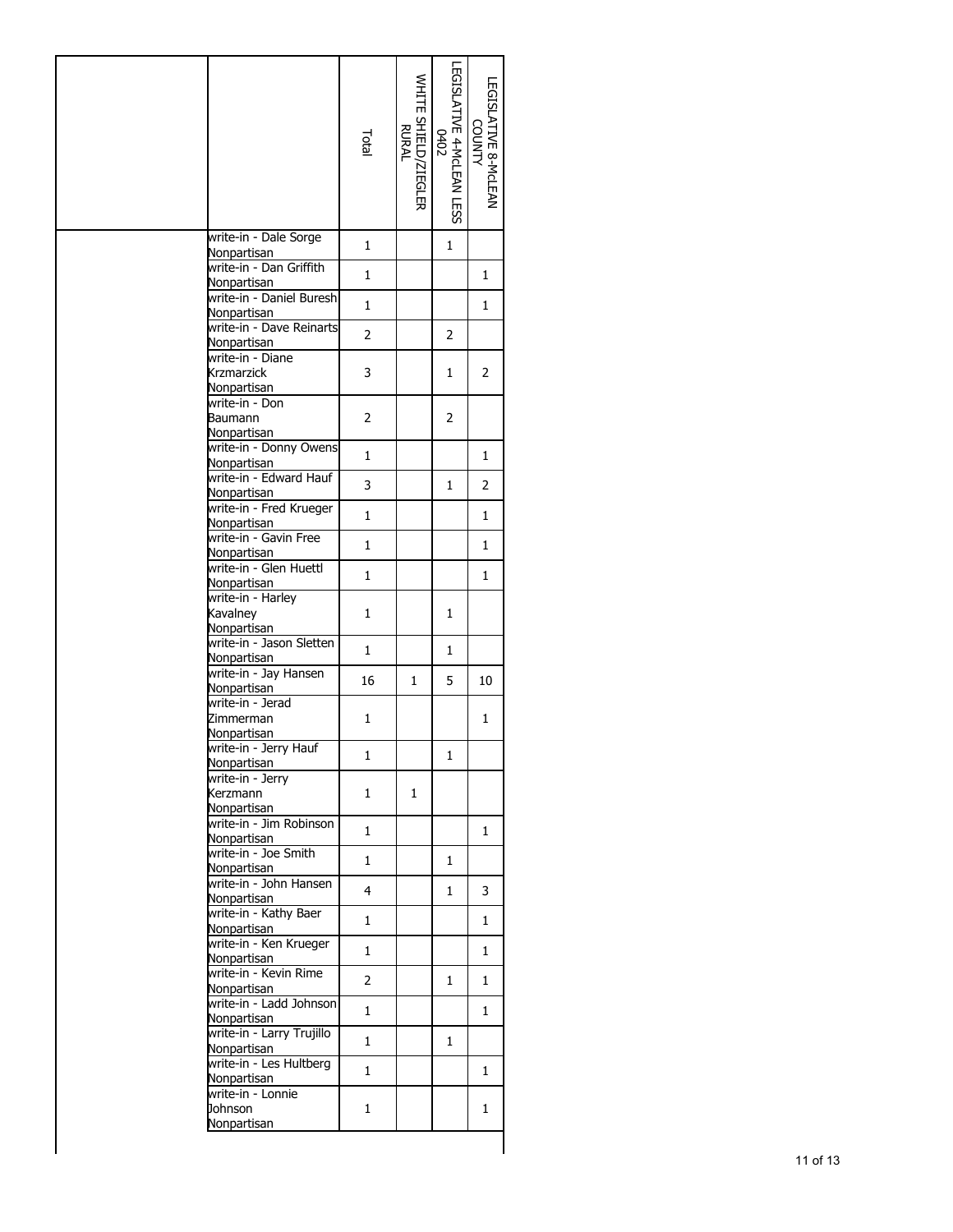|                                                            | Total          | WHITE SHIELD/ZIEGLER<br>RURAL | LEGISLATIVE 4-MCLEAN LESS<br>0402<br>0402 | LEGISLATIVE 8-McLEAN<br><b>VTMUO</b> |
|------------------------------------------------------------|----------------|-------------------------------|-------------------------------------------|--------------------------------------|
| write-in - Mark<br>Retterath<br>Nonpartisan                | 11             |                               | 7                                         | 4                                    |
| write-in - Marlow<br><b>Huesers</b><br>Nonpartisan         | 5              |                               | 5                                         |                                      |
| write-in - Matt Red<br>Bear                                | 1              | 1                             |                                           |                                      |
| Nonpartisan<br>write-in - Medora<br>Bennett<br>Nonpartisan | $\overline{2}$ |                               |                                           | 2                                    |
| write-in - Michelle<br>Alcaraz<br>Nonpartisan              | 1              |                               |                                           | 1                                    |
| write-in - Mike Gackle<br>Nonpartisan                      | 3              |                               |                                           | 3                                    |
| write-in - Mike Marshall<br>Nonpartisan                    | $\mathbf{1}$   |                               |                                           | $\mathbf{1}$                         |
| write-in - Mike Rambur<br>Nonpartisan                      | $\mathbf{1}$   |                               |                                           | 1                                    |
| write-in - Nicole Folden<br>Nonpartisan                    | 1              |                               |                                           | 1                                    |
| write-in - Norval<br>Semchenko<br>Nonpartisan              | $\overline{2}$ |                               | $\overline{2}$                            |                                      |
| write-in - Pamela<br>Nicholson<br>Nonpartisan              | 1              | 1                             |                                           |                                      |
| write-in - Paul Jacobson<br>Nonpartisan                    | $\overline{2}$ |                               | 2                                         |                                      |
| write-in - Preston<br>Billadeau<br>Nonpartisan             | 1              |                               |                                           | 1                                    |
| write-in - Randy Mautz<br>Nonpartisan                      | $\mathbf 1$    |                               |                                           | $\mathbf{1}$                         |
| write-in - Richard<br>Hultberg<br>Nonpartisan              | 2              | 1                             |                                           | 1                                    |
| write-in - Richard White<br>Bear<br>Nonpartisan            | 4              | 2                             |                                           | 2                                    |
| write-in - Robert Witt<br>Nonpartisan                      | 1              |                               |                                           | $\mathbf{1}$                         |
| write-in - Rod Stockdill<br>Nonpartisan                    | 6              |                               |                                           | 6                                    |
| write-in - Roger<br>Bendickson<br>Nonpartisan              | 1              |                               | 1                                         |                                      |
| write-in - Ron<br>Krebsbach<br>Nonpartisan                 | 1              |                               |                                           | 1                                    |
| write-in - Samuel<br>Adams<br>Nonpartisan                  | 1              |                               | 1                                         |                                      |
| write-in - Shawn Frittel<br>Nonpartisan                    | 1              |                               | 1                                         |                                      |
| write-in - Shelly<br>Krebsbach<br>Nonpartisan              | 1              |                               |                                           | 1                                    |